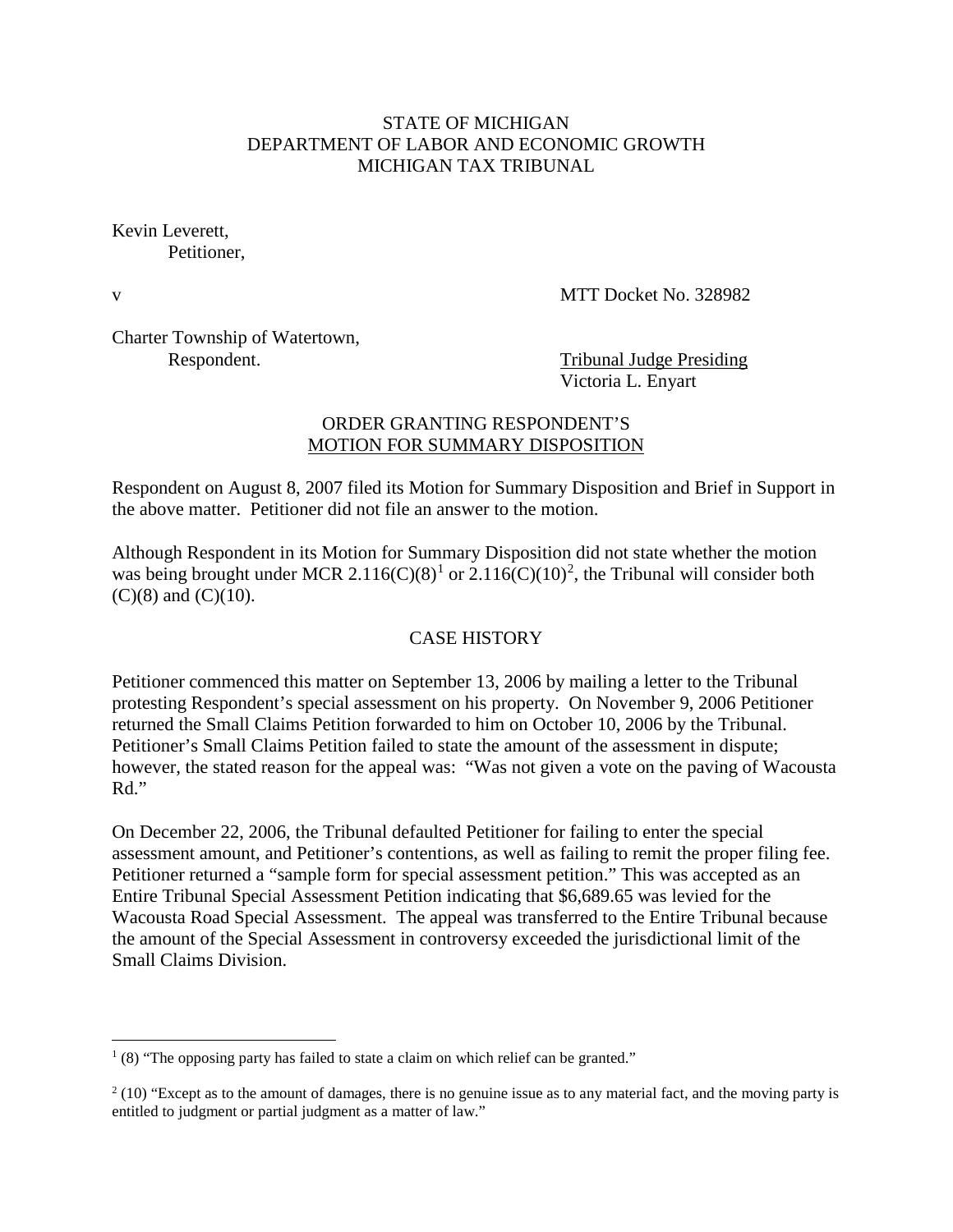On April 4, 2007, Respondent filed its answer. Respondent states that the amount of the special assessment levied against the subject parcel as shown on the special assessment roll dated June 10, 2005, confirmed by the Township Board of Trustees on August 15, 2005, is \$6,573.97.

Respondent further states that Petitioner did not appear and protest the special assessment at the public hearing held on August 15, 2005, nor did Petitioner file any written objections to the special assessment as required by MCL 41.726(2) and MCL 211.74(2).

Respondent, in its August 8, 2007, Motion for Summary Disposition, states:

- 1. Watertown is a Charter township under the Charter Township Act of Michigan, 1947 PA 359, MCL 42.1 *et seq.*
- 2. Petitioner filed a Special Assessment Petition on January 11, 2007, objecting to a special assessment levy against his property, 8500 Leverett, Grand Ledge, Michigan 48837, for paving and road improvements.
- 3. The special assessment roll which levied the assessments complained of by Petitioner was approved by the Watertown Charter Township Board of Trustees after notice of a public hearing thereon at a regular meeting of the Township Board of Trustees held on August 15, 2005.
- 4. Petitioner did not appear and protest the special assessment at the public hearing held on August 15, 2005, nor did Petitioner file any written objections to the special assessment as required by MCL 41.726(2) and MCL 211.741(2).
- 5. Petitioner's Petition is therefore barred for failure of Petitioner to appear and protest the assessment at the hearing on the assessment roll as required by statute.
- 6. MCL 41.726(3) provides that after the Township Board's confirmation of the special assessment roll, all assessments on that assessment roll shall be final and conclusive unless an action contesting an assessment is filed in a court of competent jurisdiction within 30 days after the date of the confirmation. Subsection 35 of the Tax Tribunal Act, MCL 205.735, provides at subsection (2) thereof, that the jurisdiction of this Tribunal may only be invoked by a party by the filing of a written petition within 30 days after the final decision, ruling, determination, or order that the petitioner seeks to review which, in this case, was the Township Board's approval of the assessment roll on August 15, 2005.
- 7. Petitioner's Petition was not filed until January 11, 2007. Therefore, Petitioner's Petition is barred by the provisions of MCL 41.726(3) and MCL 205.735(2) for Petitioner's failure to file this Petition with the Tribunal within 30 days following the Township Board's approval of the assessment roll.
- 8. MTT Rule 205.1240 requires that Petitioner provide a clear and concise statement of facts upon which Petitioner relies and a statement of the portion of the tax admitted to be correct, if any.
- 9. Petitioner's statement showing what facts Petitioner is basing his protest on are vague and confusing. Petitioner has not stated a legal or factual issue in the Petition.
- 10. Petitioner's statements in the Petition fail to conform to the requirements of TTR 240.

Respondent, in its Motion, further requests that Petitioner's Petition be dismissed for one or more reasons and that Respondent be awarded costs.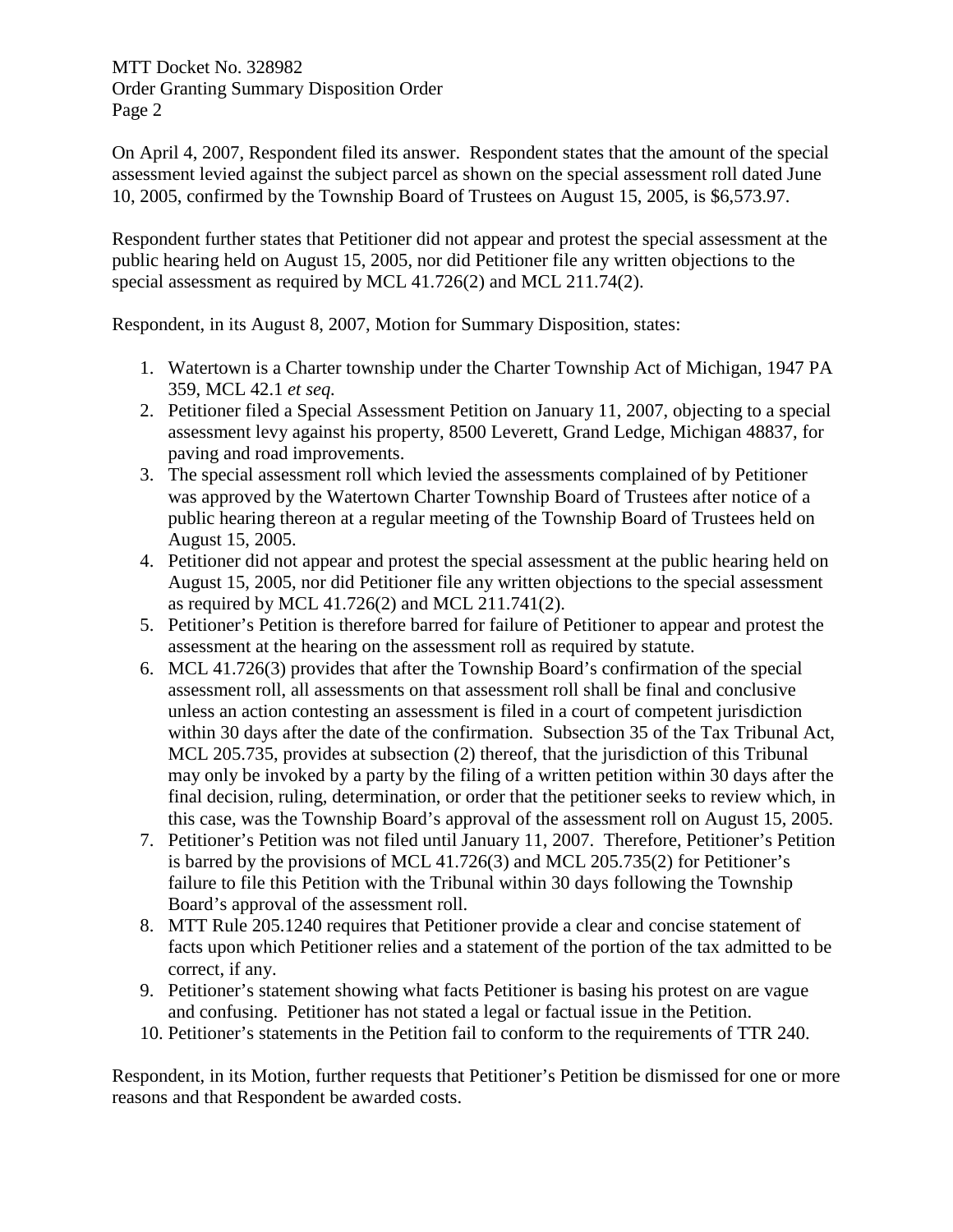# FINDINGS OF FACT

- 1. The Wacousta Road Paving Special Assessment District was created by resolution on June 20, 2005, following receipt of a Petition signed by 71.3% of the property owners.
- 2. Notices of Public Hearing were published for the June 20, 2005 Public Hearing to hear objections for the public improvement and the creation of a special assessment district.
- 3. Notices were mailed to residents for public hearing set for July 18, 2005.
- 4. Petitioner sent a letter received July 18, 2005, objecting to the Wacousta Road Paving Project and objecting to the method of allocating costs and benefits based on acreage rather than frontage.
- 5. Respondent adopted Resolution 1 declaration of necessity for Wacousta Road Paving Project and Resolution 2 accepting the property owners' petition as legally sufficient to initiate the special assessment improvement project, approving the plans and cost estimates establishing a special assessment district. And directing the Township Assessor to prepare a proposed special assessment roll to be considered at a special meeting to be held on August 15, 2005.
- 6. August 15, 2005 was the Public Hearing on the proposed special assessment roll and adoption of Resolution 815-2005-1 to confirm the public hearing on the special assessment; Resolution 815-2005-2 to confirm the proposed special assessment roll for the Wacousta Road Paving Project; Resolution 815-2005-3 confirming the Notice of Public Hearing on the proposed special assessment roll dated June 10, 2005 adopted August 15, 2005; Resolution 815-2005-4 approving the final assessment roll for the Wacousta Road Paving Project.
- 7. Petitioner objected in writing July 18, 2005 to the special assessment and the method of allocating costs and benefits. $3$
- 8. Petitioner commenced this matter on September 9, 2006 by mailing a letter via first class mail to the Tribunal protesting Respondent's special assessment on his property which was treated as the commencement of a Small Claims Division matter.

## STANDARDS FOR DETERMINING MOTIONS FOR SUMMARY DISPOSITION

Under **MCR 2.116(C)(8)**, a motion for summary disposition will be granted only if claims are so clearly unenforceable as a matter of law that no factual development could possibly justify recovery. *Ladd v Ford Consumer Finance Co, Inc,* 217 Mich App 119; 550 NW2d 826 (1996). The Court in *Cloverleaf Car Co v Phillips Petroleum Co*, 213 Mich App 186; 540 NW2d 297 (1995), held that a motion for summary disposition for failure to state a claim upon which relief can be granted tests the legal sufficiency of a claim by the pleadings alone and all factual allegations supporting the claim are accepted as true, as well as any inferences or conclusions that can be drawn from the facts. In *Roberts v Vaughn*, 214 Mich App 625; 543 NW2d 79 (1995), the Court held that a motion for summary disposition for failure to state a claim upon which relief can be granted tests the legal sufficiency of a claim to determine whether opposing party's pleadings allege a *prima facie* case, and the trial court must consider all well-pleaded

<span id="page-2-0"></span> <sup>3</sup> Respondent's Motion for Summary Disposition p. 3, para 12.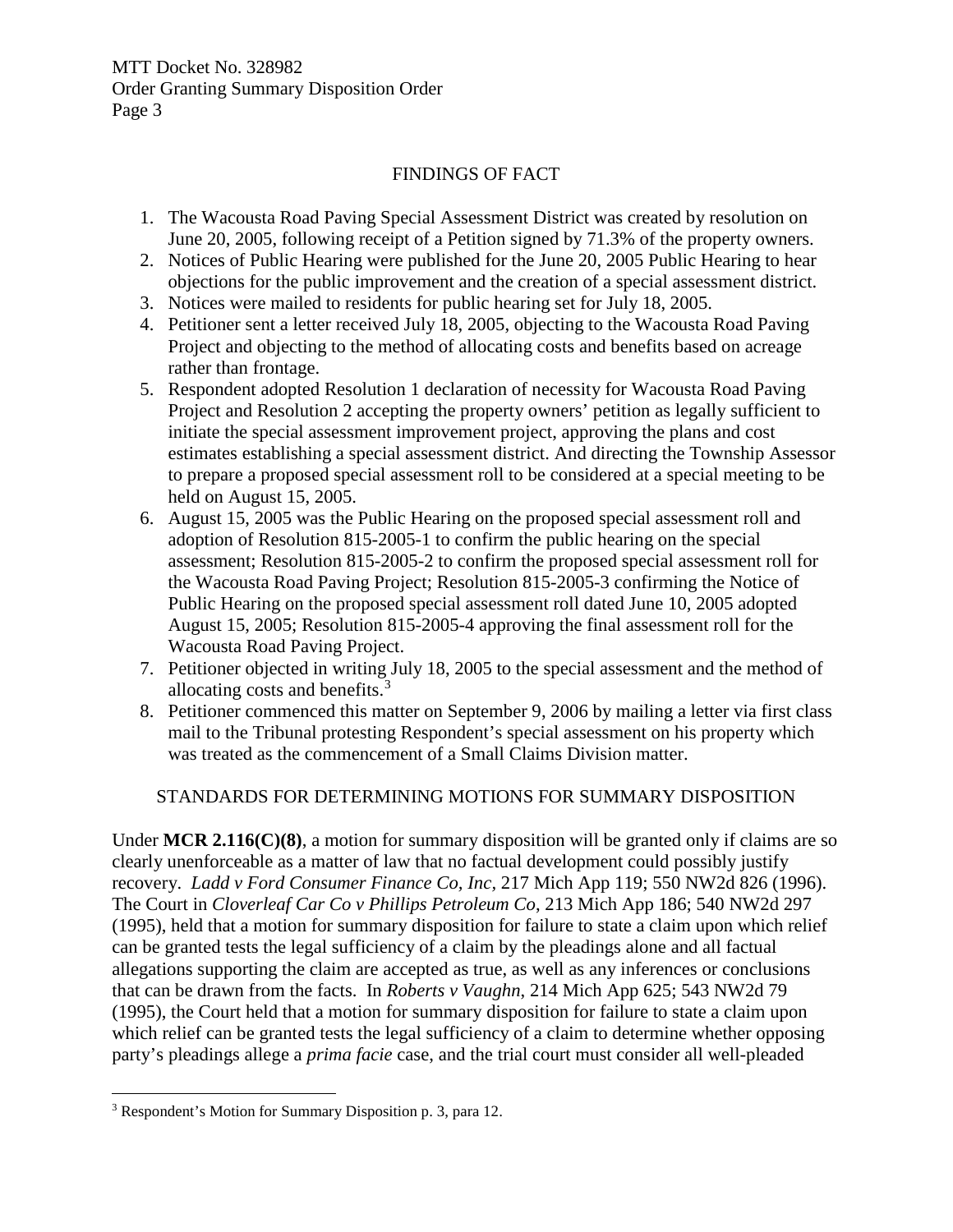facts in favor of the nonmoving party and should grant the motion only if allegations fail to state a legal claim.

Under **MCR 2.116(C)(10)**, a motion for summary disposition will be granted if the documentary evidence demonstrates that that there is no genuine issue of material fact, and the moving party is entitled to a judgment as a matter of law. *Smith v Globe Life Insurance,* 460 Mich 446, 454-455; 597 NW2d 28 (1999).

The *Smith* court in its analysis stated:

This Court in *Quinto v Cross & Peters Co*, 451 Mich 358, 362-363, 547 NW2d 314 (1996), set forth the following standards for reviewing motions for summary disposition brought under MCR 2.116(C)(10):

In reviewing a motion for summary disposition under  $MCR$  2.116(C)(10), a trial court considers affidavits, pleadings, depositions, admissions, and documentary evidence filed by the parties, MCR  $2.116(G)(5)$ , in the light most favorable to the party opposing the motion. A trial court may grant a motion for summary disposition under MCR 2.116(C)(10) if the affidavits or other documentary evidence show there is no genuine issue in respect to any material fact, and the moving party is entitled to judgment as a matter of law. MCR 2.116(C)(10),  $(G)(4)$ .

In presenting a motion for summary disposition, the moving party has the initial burden of supporting its position by affidavits, depositions, admissions, or other documentary evidence. *Neubacher v Globe Furniture Rentals*, 205 Mich App 418, 420, 522 NW2d 335 (1994). The burden then shifts to the opposing party to establish that a genuine issue of disputed fact exists. *Id*. Where the burden of proof at trial on a dispositive issue rests on a nonmoving party, the nonmoving party may not rely on mere allegations or denials in pleadings, but must go beyond the pleadings to set forth specific facts showing that a genuine issue of material fact exists. *McCart v J Walter Thompson*, 437 Mich 109, 115; 469 NW2d 284 (1991). If the opposing party fails to present documentary evidence establishing the existence of a material factual dispute, the motion is properly granted. *McCormic v Auto Club Ins Ass'n*, 202 Mich App 233, 237; 507 NW2d 741 (1992).

In the event, however, it is determined an asserted claim can be supported by evidence at trial, a motion brought under subsection (C)(10) will be denied, *Arbelius v Poletti,* 188 Mich App 14; 469 NW2d 436 (1991).